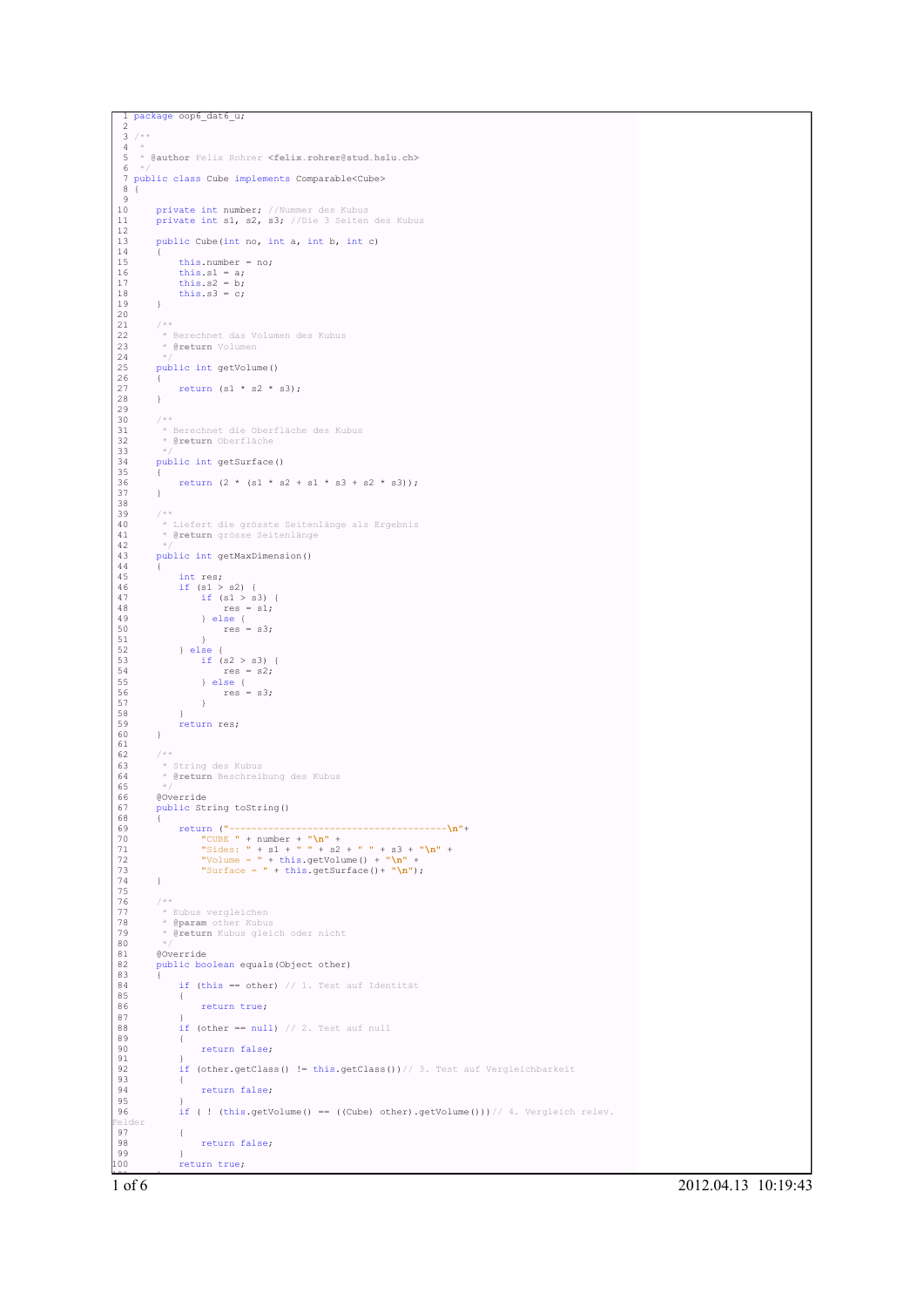```
101 )<br>102
103 /**
104 * Hash-Code wird bassierend auf der (eindeutigen) Nummer definiert
105 * @return Hash-Code
106 */
             107 @Override
             public int hashCode()
109 {
             110 return number;
111 }
112
113 /**<br>114 * Kubus wird auf ihre Volumen verglichen<br>115 * @param c Cube zum Vergleichen<br>116 * (return Differenz des Volumen<br>117 */
             public int compareTo(Cube c)
119 {
             return (this.getVolume() - c.getVolume());<br>}
121 }
122
123
124 /**<br>125 * kleine "test" Methode<br>126 * @param args<br>127 */public static void main(String[] args)
128 {
129 Cube c1 = new Cube(1, 1, 2, 3);
130 Cube c2 = new Cube(2, 10, 20, 30);
131 Cube c3 = new Cube(3, 30, 20, 10);
132
133 System.out.println(c1.toString());
134 System.out.println(c2.toString());
135 System.out.println(c3.toString());
133<br>133<br>134<br>135<br>136<br>137
137 System.out.println("cl == c2 ? : " + cl.equals(c2));<br>138 System.out.println("c2 == c3 ? : " + c2.equals(c3));<br>139 System.out.println("cl > c2 ? : " + c1.compareTo(c2));<br>140 System.out.println("c2 > c3 ? : " + c2.compa
141 }
142 }
```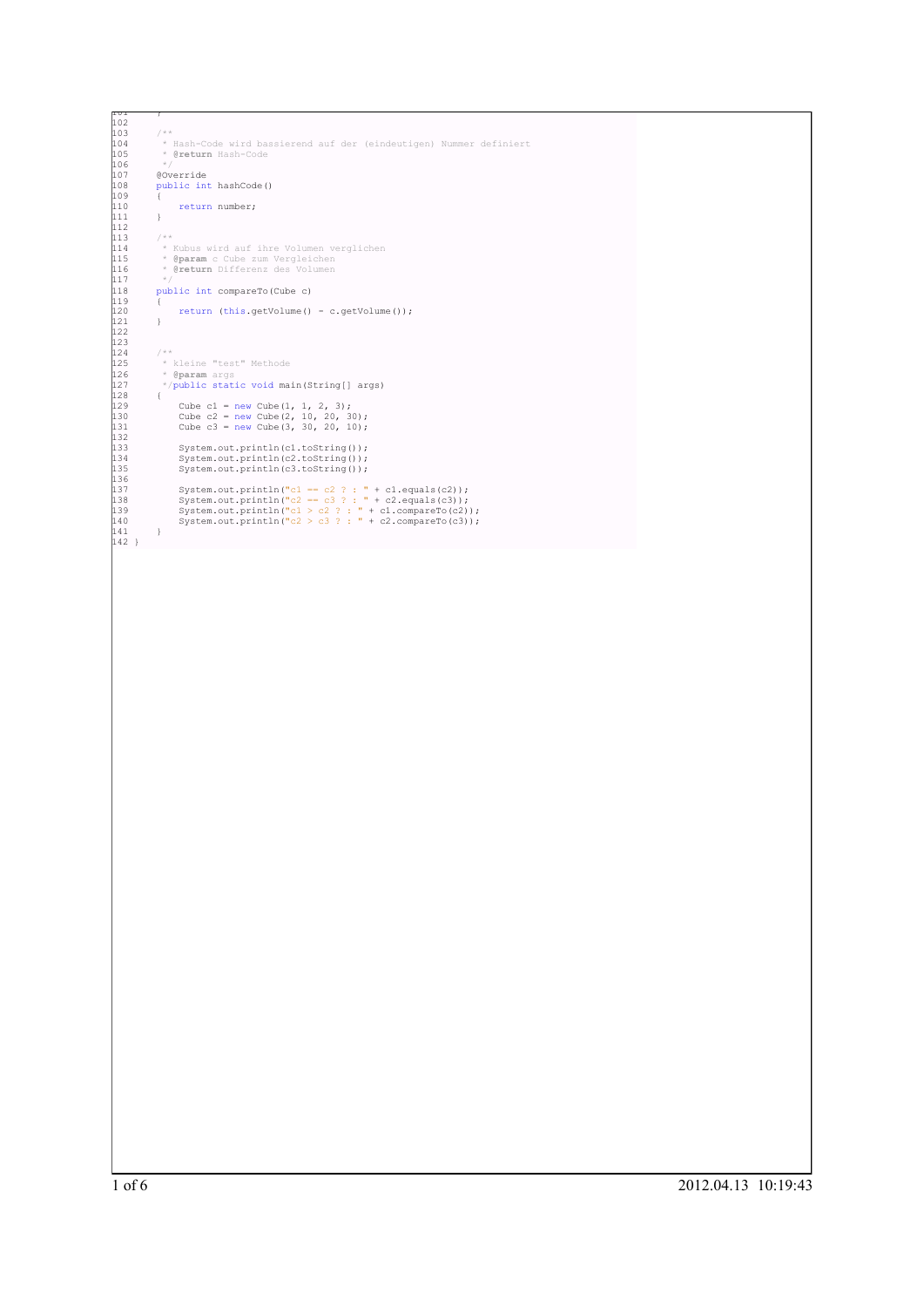```
]<br>
2 package oop6_dat6_u;<br>
3<br>
4 import java.util.Comparator;<br>
5<br>
6 /**<br>
7 *<br>
8 * @author Felix Rohrer <felix.rohrer@stud.hslu.ch><br>
8 * (<br>
10 public class MaxDimensionComparator implements Comparator<Cube> {<br>
11 public int
```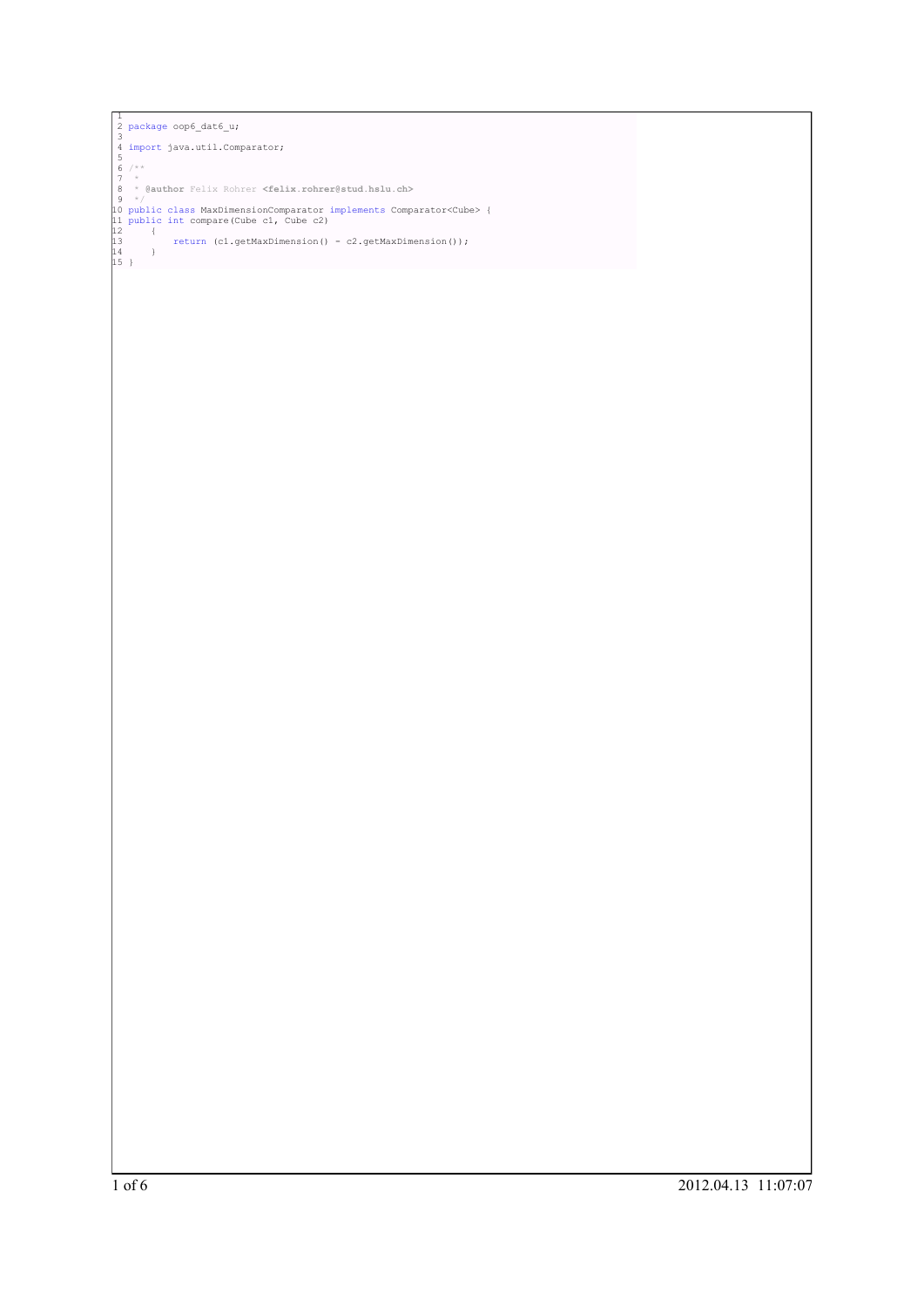```
package oop6_dat6_u;
  2<br>
3 import java.io.FileNotFoundException;<br>
5 import java.io.FileReader;<br>
6 import java.io.IOException;<br>
7 import java.util.ArrayList;<br>
8 import java.util.StringTokenizer;
 -910^{7} /**
\frac{1}{12}12 * @author Felix Rohrer <felix.rohrer@stud.hslu.ch>
13 */<br>14 public class SolidFileIO<br>15 {<br>17 private static int number;<br>18
          19 public static Cube[] readSolids(String fileName)
20 {
                ArrayList<Cube> list = new ArrayList<Cube>();
21<br>22<br>23<br>24<br>25
23 try {
24 FileReader aFileReader = new FileReader(fileName);
25 BufferedReader aBufferedReader = new BufferedReader(aFileReader);
26<br>27
                      String line = aBufferedReader.readLine();
Xamp StringTokenizer sT;<br>
while (line != null) { // while not EOF<br>
30 sT = new StringTokenizer (line, "C: ");<br>
31 int s1 = Integer.parseInt (sT.nextToken());<br>
int s2 = Integer.parseInt (sT.nextToken());<br>
int s2 = Integer.p
                            int sTemp;
36 if (s1 > s2) {<br>37 sTemp = s1;<br>38 s1 = s2;<br>39 s2 = sTemp;
40 }
41 if (s1 > s3) {<br>
42 sTemp = s1;<br>
44 s1 = s3;<br>
53 = sTemp;
45 }
                            if (s2 > s3) {
47 sTemp = s2;
48 s2 = s3;
                                   s3 = sTemp;50 }
                            iist.add(new Cube(number, s1, s2, s3));
52 number ++;
53 line = aBufferedReader.readLine();
54 }
                      aFileReader.close();
556789016
               57 } catch (FileNotFoundException ex) {
58 System.out.println("ERROR:");
59 ex.printStackTrace();
60 } catch (IOException ex) {
61 System.out.println("ERROR:");
62 ex.printStackTrace();
63 } finally {
64 return list.toArray(new Cube[1]); // siehe auch API-Dokumentation
65 }
66
67 }
68
69
         7 * *71 * mini Test
72 * @param args
73 */
          public static void main(String[] args)
75 {
76 SolidFileIO a = new SolidFileIO();
77 Cube[] c = a.readSolids("soliddata.txt");
78 for (Cube cube : c) {
                System.out.println(cube.toString());
80 }
81
82 }
83 }
```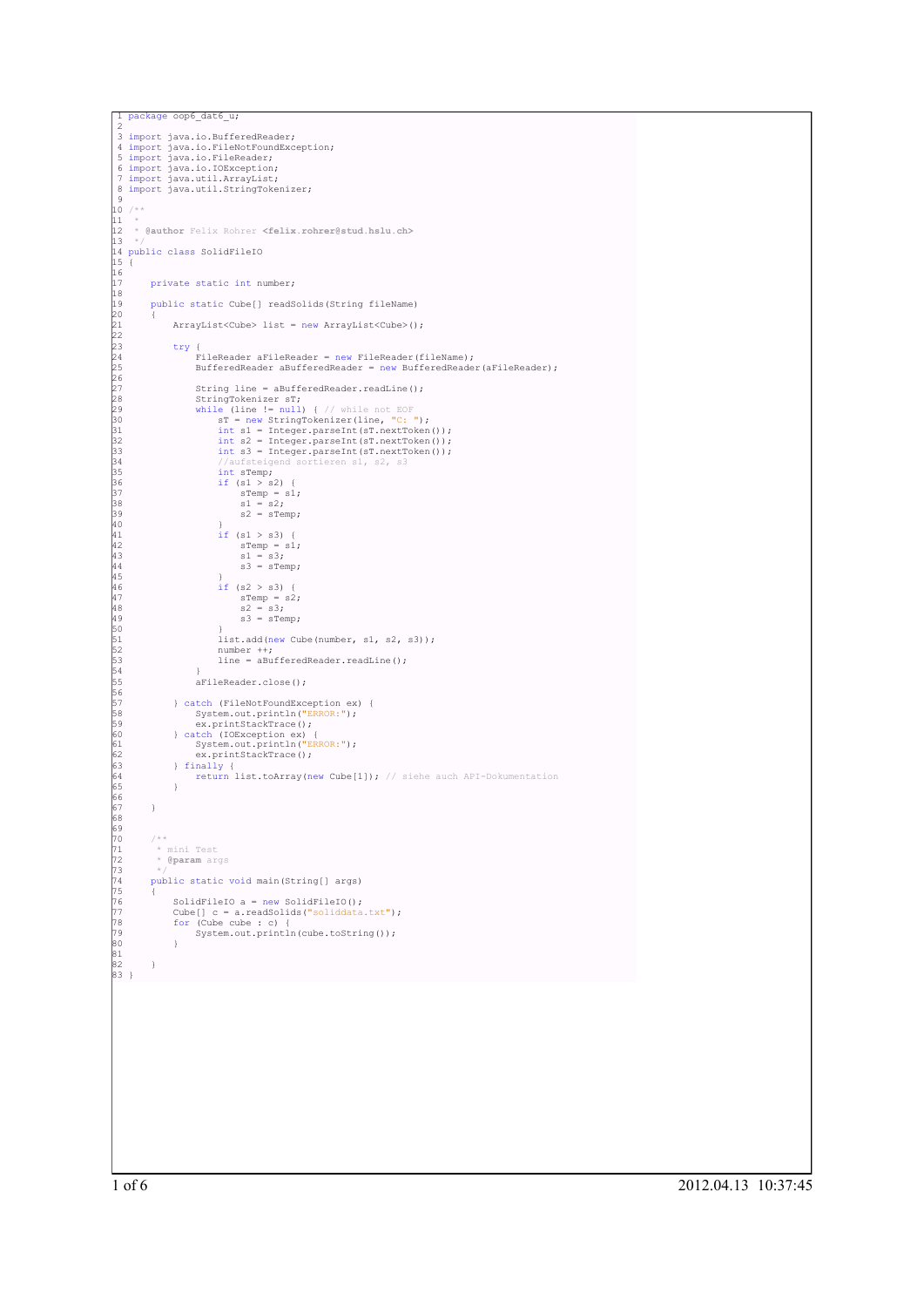```
1
2 package oop6_dat6_u;
 3
4 import java.awt.*;
 5 import java.awt.event.*;
6 import javax.swing.*;
7 import java.util.Arrays;
 8 import java.util.Comparator;
 \sim\frac{10}{11} /**
    * SolidWorks
1213 * @author H. Diethelm, Hochschule Luzern
14 * @version 6.4.2008
\frac{1}{13}<br>\frac{1}{4}<br>\frac{1}{5}16 public class SolidWorks extends JFrame implements ActionListener
17 {
18 private Cube[] solids;
19 private String fileName = "soliddata.txt";
% // GUI Elemente erzeugen<br>20 // GUI Elemente erzeugen<br>22 private JButton bRead = new JButton ("Read File '" + fileName + "'");<br>23 private JButton bSort2 = new JButton ("Sort 'surface'");<br>24 private JButton bSort2 = new JB
26<br>27
         public SolidWorks()
28 {
29 super("SolidWorks");<br>30 setSize(400, 400);<br>31 setResizable(false);
32 //center on screen
33 setLocationRelativeTo(null);
              setDefaultCloseOperation(EXIT_ON_CLOSE);
35
36 Container cp = getContentPane();
37 JPanel p1 = new JPanel();
38
              p1.add(bRead);
              cp.add(p1, BorderLayout.NORTH);
41
              outputArea.setEditable(false);
              cp.add(new JScrollPane(outputArea), BorderLayout.CENTER);
44
              JPanel p2 = new JPanel():
              p2.add(bSort1); p2.add(bSort2); p2.add(bSort3);cp.add(p2, BorderLayout.SOUTH);
48
              setVisible(true);
50
51 // Listener registrieren
52 bRead.addActionListener(this);
              53 bSort1.addActionListener(this);
               bSort2.addActionListener(this);
         bSort3.addActionListener(this);
56 }
57
         private void doOutput()
58<br>59<br>60<br>61<br>62
60 outputArea.setText("");
61 for (int i = 0; i < solids.length; i++){
62 outputArea.append(solids[i].toString());
63 }
64 }
65
         66 public void actionPerformed(ActionEvent e)
67 {
68 if (e.getSource() == bRead){
69 solids = SolidFileIO.readSolids(fileName);
70 doOutput();
71 }
              if ((e.getSource() == bSort1) && (solids != null)){
73 // volume
74 Arrays.sort(solids);
                    doOutput();
76 }
              77 if ((e.getSource() == bSort2) && (solids != null)){
78 // surface
                    Comparator<Cube> comparator = new SurfaceComparator();
80 Arrays.sort(solids, comparator);
81 doOutput();
82<br>83<br>84<br>85<br>86
               \intif ((e.getSource() == bSort3) && (solids != null)){
84 // dimension
85 Comparator<Cube> comparator = new MaxDimensionComparator();
86 Arrays.sort(solids, comparator);
              doOutput();
88 }
89 }
90
         public static void main(String[] args)
92<br>93
         SolidWorks sw = new SolidWorks();
94 }
95
96 }
```